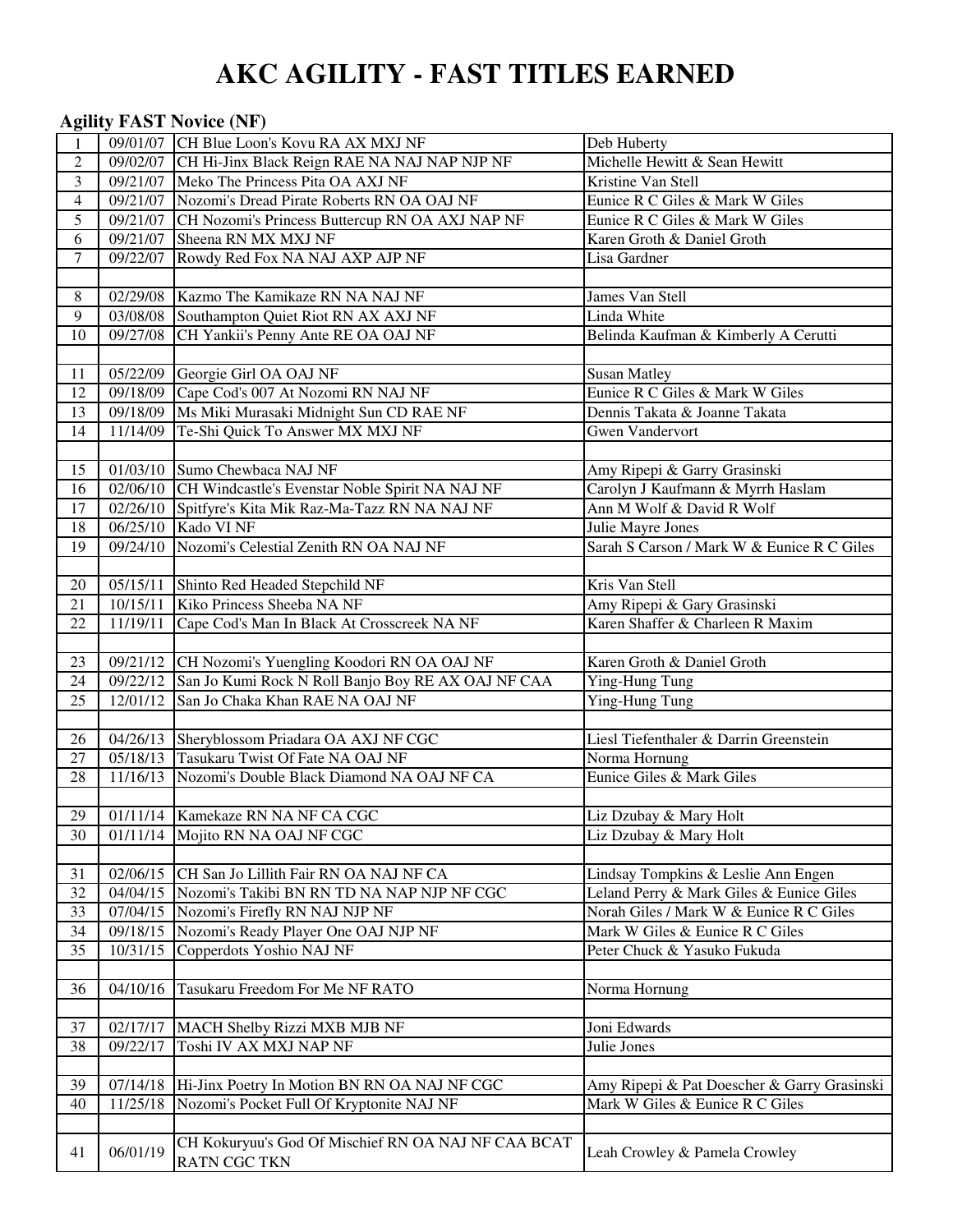| ⊶<br>. . | $\sim$<br>∩⊄<br>$\Lambda$<br>JJI.<br>$\cdots$ | $- \cdot -$<br><b>1 TT</b><br>NE<br>. Miller<br>. $\Delta V$<br>٦Α<br>JAJ "<br>ıг<br>1. I<br>◡▴ | <br><b>ICharl</b><br>$\sim$ Miller J <sub>1</sub> .<br>0 ما∙<br>השו |
|----------|-----------------------------------------------|-------------------------------------------------------------------------------------------------|---------------------------------------------------------------------|

#### **Agility FAST Novice Preferred (NFP)**

|                | 09/18/09 | Yuki Kitsune CDX RAE AX AXJ NAP NJP NFP                     | Dennis T Takata & Joanne Stec Takata       |
|----------------|----------|-------------------------------------------------------------|--------------------------------------------|
| $\overline{2}$ | 10/23/09 | Rowdy Red Fox MX MXJ MXP MJP OF NFP                         | Lisa Gardner                               |
|                |          |                                                             |                                            |
| 3              | 03/14/10 | Nozomi's Chrysanthemum RN OAJ AJP NFP                       | Eunice R C Giles & Mark W Giles            |
| 4              |          | 05/29/10 Koshou Friend Of Kurgan OA OAJ AXP AJP NFP         | Mary E Engstrom                            |
| 5.             |          | 10/17/10 Hi-Jinx Designed In Black RN NAP OJP NFP           | Mary Engstrom                              |
| 6              | 10/17/10 | Meko The Princess Pita MX MXJ NAP NJP NF NFP                | Kristine Van Stell                         |
|                |          |                                                             |                                            |
|                | 06/19/11 | Konran B Twixed OAP OJP NFP                                 | Liz Kinoshita                              |
| 8              | 10/15/11 | Kazmo The Kamikaze RA NA NAJ NAP NJP NF NFP                 | James Van Stell                            |
| 9              | 10/15/11 | Sumo Chewbaca AX AXJ NJP OF NFP                             | Amy Ripepi & Garry Grasinski               |
|                |          |                                                             |                                            |
| 10             |          | 03/15/14 MACH3 Sheena BN RN MXB2 MJB2 OF NFP                | Karen Groth & Daniel Groth                 |
| 11             | 09/19/14 | Nozomi's Little Kubota RN NA NAJ NJP NFP CA CGC             | Sarah S Carson / Mark W & Eunice R C Giles |
|                |          |                                                             |                                            |
| 12             | 04/18/15 | CH Kuniko's Byong Sun CL Of Totoro BN RN NAP NJP NFP<br>CGC | Ava Fong & Lori J Durfor                   |
| 13             | 09/18/15 | Nozomi's Firefly RN NAJ NAP NJP NF NFP                      | Norah Giles / Mark W & Eunice R C Giles    |
|                |          |                                                             |                                            |
| 14             | 11/25/16 | CH Kuniko's Cho Kawaii CL of Totoro NAP NJP NFP CGC         | Ava Fong & Lori J Durfor                   |
|                |          |                                                             |                                            |

| 15 | 09/22/17 | Dragon House Huckleberry Finn CD BN RAE OAP OJP NFP<br>TKI | Malley Bragg Heinlein & Thomas E Heinlein |
|----|----------|------------------------------------------------------------|-------------------------------------------|
|    |          |                                                            |                                           |
| 16 |          | 09/21/18 Nozomi's Heart Of Gold RN OJP NFP                 | Mark W Giles & Eunice R C Giles           |
| 17 |          | 09/21/18 Smidgen Overby NAP NJP NFP RATN CGC TKN           | Chervl Overby                             |
|    |          |                                                            |                                           |
| 18 | 08/14/21 | Dragonhouse Skyfall NAP NJP NFP                            | <b>Brenda Hughes</b>                      |

## **Agility FAST Open (OF)**

|    | 02/22/08 | Rowdy Red Fox AX AXJ AXP AJP OF                    | Lisa Gardner                           |
|----|----------|----------------------------------------------------|----------------------------------------|
| 2  | 05/10/08 | <b>MACH Sheena RN OF</b>                           | Karen Groth & Daniel Groth             |
| 3  | 06/10/08 | Nozomi's Dread Pirate Roberts RN AX AXJ OF         | Eunice R C Giles & Mark W Giles        |
| 4  | 08/09/08 | CH Nozomi's Princess Buttercup RN AX MXJ NAP OF    | Eunice R C Giles & Mark W Giles        |
|    |          |                                                    |                                        |
| 5  | 06/13/09 | ICH Blue Loon's Kovu RA MX MXJ OF                  | Deb Huberty                            |
|    |          |                                                    |                                        |
| 6  | 04/10/10 | Cape Cod's 007 At Nozomi RN NA NAJ OF              | Eunice R C Giles & Mark W Giles        |
|    |          |                                                    |                                        |
| 7  | 01/01/11 | Kado VI OA OAJ OF                                  | Julie Mayre Jones                      |
| 8  | 04/21/11 | Sumo Chewbaca NA OAJ OF                            | Amy Ripepi & Garry Grasinski           |
| 9  | 07/16/11 | Ms Miki Murasaki Midnight Sun CD RAE NA NAJ OF     | Dennis Takata & Joanne Takata          |
| 10 | 09/10/11 | Te-Shi Quick To Answer MX MXJ OF                   | <b>Gwen Vandervort</b>                 |
|    |          |                                                    |                                        |
| 11 | 05/04/12 | Kiko Princess Sheeba RA NA NAJ OF                  | Amy Ripepi & Gary Grasinski            |
| 12 | 12/01/12 | San Jo Kumi Rock N Roll Banjo Boy RE AX AXJ OF CAA | Ying-Hung Tung                         |
|    |          |                                                    |                                        |
| 13 | 07/06/13 | Cape Cod's Man In Black At Crosscreek AX AXJ OF    | Karen Shaffer & Charleen R Maxim       |
| 14 | 09/20/13 | Tasukaru Twist Of Fate OA OAJ OF                   | Norma Hornung                          |
|    |          |                                                    |                                        |
| 15 | 02/22/14 | Sheryblossom Priadara OA AXJ OF CGC                | Liesl Tiefenthaler & Darrin Greenstein |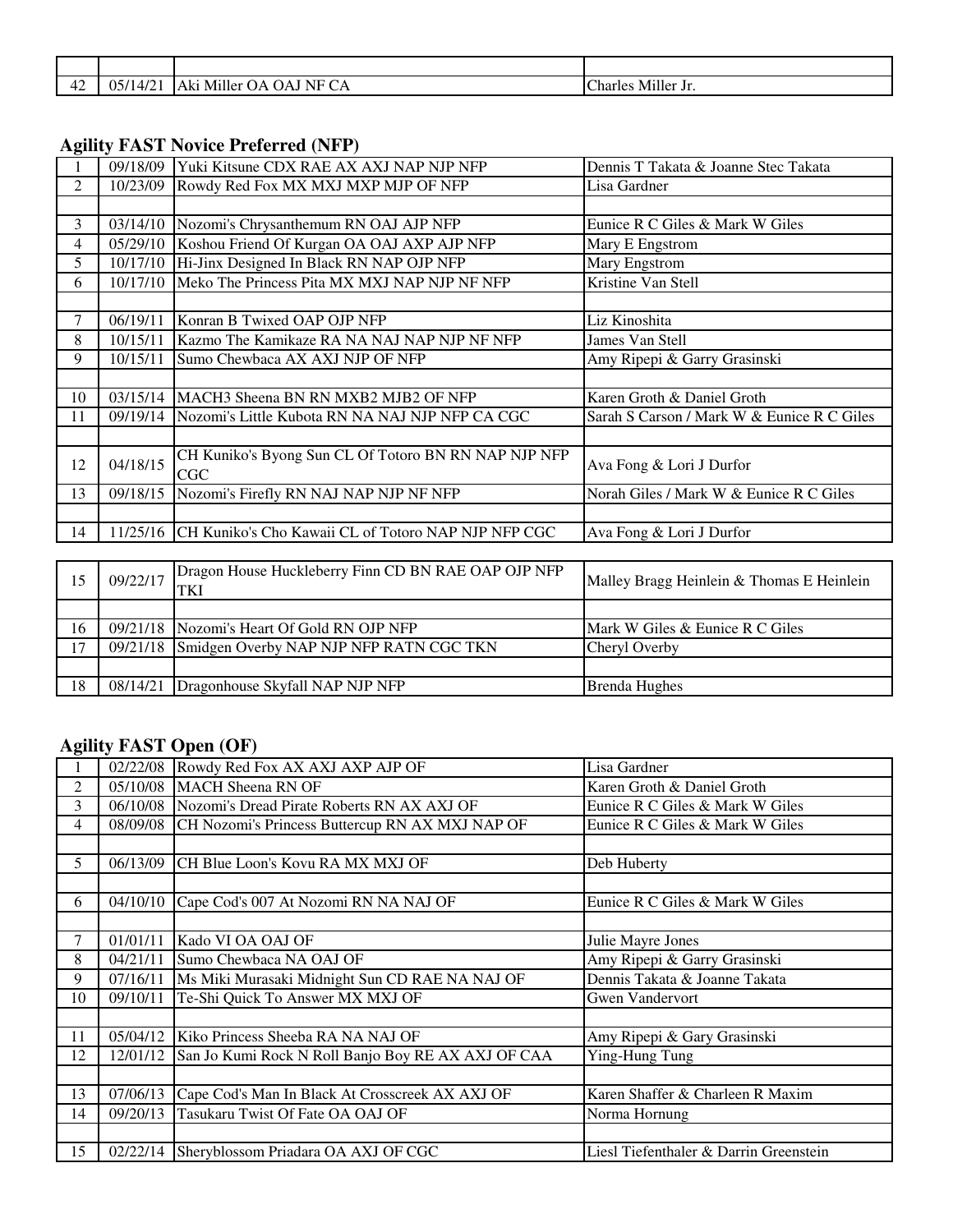| 16 | 03/08/14 | CH Nozomi's Yuengling Koodori RN AX AXJ OF            | Karen Groth & Daniel Groth                  |
|----|----------|-------------------------------------------------------|---------------------------------------------|
| 17 | 08/29/14 | Kamekaze RN OA AXJ OF CAA CGC                         | Liz Dzubay & Mary Holt                      |
| 18 | 08/29/14 | Mojito RN OA AXJ OF CGC                               | Liz Dzubay & Mary Holt                      |
| 19 | 09/19/14 | Nozomi's Double Black Diamond RN OA AXJ OF CA         | Eunice Giles & Mark Giles                   |
|    |          |                                                       |                                             |
| 20 | 01/03/16 | Copperdots Yoshio NA NAJ OF                           | Peter Chuck & Yasuko Fukuda                 |
| 21 | 02/27/16 | Nozomi's Takibi BN RN TD OA NAJ NAP NJP OF CGC        | Leland Perry & Mark Giles & Eunice Giles    |
|    |          |                                                       |                                             |
| 22 | 03/26/17 | Tasukaru Freedom For Me NA OAJ OF CA RATS             | Norma Hornung                               |
| 23 | 11/26/17 | Nozomi's Ready Player One RN AX MXJ NJP OF            | Mark W Giles & Eunice R C Giles             |
|    |          |                                                       |                                             |
| 24 | 02/16/18 | MACH2 Shelby Rizzi MXS MJG OF T2B                     | Joni Rizzi                                  |
|    |          |                                                       |                                             |
| 25 | 09/07/19 | Nozomi's Pocket Full Of Kryptonite AX AXJ OF          | Mark W Giles & Eunice R C Giles             |
|    |          |                                                       |                                             |
| 26 |          | 02/14/20 Hi-Jinx Poetry In Motion BN RE AX AXJ OF CGC | Amy Ripepi & Pat Doescher & Garry Grasinski |

# **Agility FAST Open Preferred (OFP)**

|  | 12/31/09 Rowdy Red Fox MX MXJ MXP MJP2 OF OFP                           | Lisa Gardner                    |
|--|-------------------------------------------------------------------------|---------------------------------|
|  |                                                                         |                                 |
|  | 04/08/11 Koshou Friend Of Kurgan RN OA OAJ AXP MJP OFP                  | Mary E Engstrom                 |
|  |                                                                         |                                 |
|  | 10/18/14 MACH3 Sheena BN RN MXB2 MJB2 OF OFP CGC                        | Karen Groth & Daniel Groth      |
|  |                                                                         |                                 |
|  | 03/09/19 Nozomi's Heart Of Gold RN NAP AJP OFP                          | Mark W Giles & Eunice R C Giles |
|  | 05/25/19 Smidgen Overby OAP NJP OFP BCAT SCN RATN CGC TKN Cheryl Overby |                                 |

# **Agility FAST Excellent (XF)**

|                |          | 06/14/09 Nozomi's Dread Pirate Roberts RN MX MXJ XF                           | Eunice R C Giles & Mark W Giles  |
|----------------|----------|-------------------------------------------------------------------------------|----------------------------------|
|                |          |                                                                               |                                  |
| $\overline{c}$ | 11/25/11 | Cape Cod's 007 At Nozomi CD BN RE AX AXJ XF                                   | Eunice R C Giles & Mark W Giles  |
| 3              | 12/31/11 | Kado VI RN MX MXJ XF                                                          | Julie Mayre Jones                |
|                |          |                                                                               |                                  |
| $\overline{4}$ | 02/15/13 | San Jo Kumi Rock N Roll Banjo Boy RAE MX MXJ XF CAA                           | Ying-Hung Tung                   |
| 5              | 09/20/13 | Kiko Princess Sheeba RE AX AXJ XF                                             | Amy Ripepi & Gary Grasinski      |
|                |          |                                                                               |                                  |
| 6              | 03/07/15 | CH Nozomi's Yuengling Koodori RN MX MXJ XF                                    | Karen Groth & Daniel Groth       |
| $\overline{7}$ | 03/21/15 | Kamekaze RA AX MXJ XF T2B CAA RATN CGC                                        | Liz Dzubay & Mary Holt           |
| 8              | 05/16/15 | Tasukaru Twist Of Fate RN OA AXJ XF RATN                                      | Norma Hornung                    |
|                |          |                                                                               |                                  |
| 9              | 03/18/16 | Cape Cod's Man In Black At Crosscreek CD MX MXB MXJ<br>MJB XF T2B             | Karen Shaffer & Charleen R Maxim |
| 10             | 11/25/16 | Nozomi's Double Black Diamond RN MX MXJ MJS XF CA                             | Eunice Giles & Mark Giles        |
|                |          |                                                                               |                                  |
| 11             | 04/06/18 | Tasukaru Freedom For Me OA AXJ XF CAA RATM                                    | Norma Hornung                    |
| 12             | 09/01/18 | MACH3 Shelby Rizzi MXG MJC XF T2B                                             | Joni Rizzi                       |
| 13             | 11/25/18 | Nozomi's Ready Player One BN RN MX MXJ MJB NJP XF                             | Mark W Giles & Eunice R C Giles  |
|                |          |                                                                               |                                  |
| 14             | 03/30/19 | MACH Copperdots Yoshio MXB MJS XF T2B4                                        | Peter Chuck & Yasuko Fukuda      |
| 15             | 07/05/19 | <b>MACH4 Nozomi's Double Black Diamond RN MXG PAD</b><br>MJB2 PJD MXF T2B2 CA | Eunice Giles & Mark Giles        |
| 16             | 09/21/19 | MACH Copperdots Yoshio MXB MJG MXF T2B5                                       | Peter Chuck & Yasuko Fukuda      |
|                |          |                                                                               |                                  |
| 17             | 12/30/21 | Nozomi's Pocket Full Of Kryptonite MX MXJ MJB XF T2B                          | Mark W Giles & Eunice R C Giles  |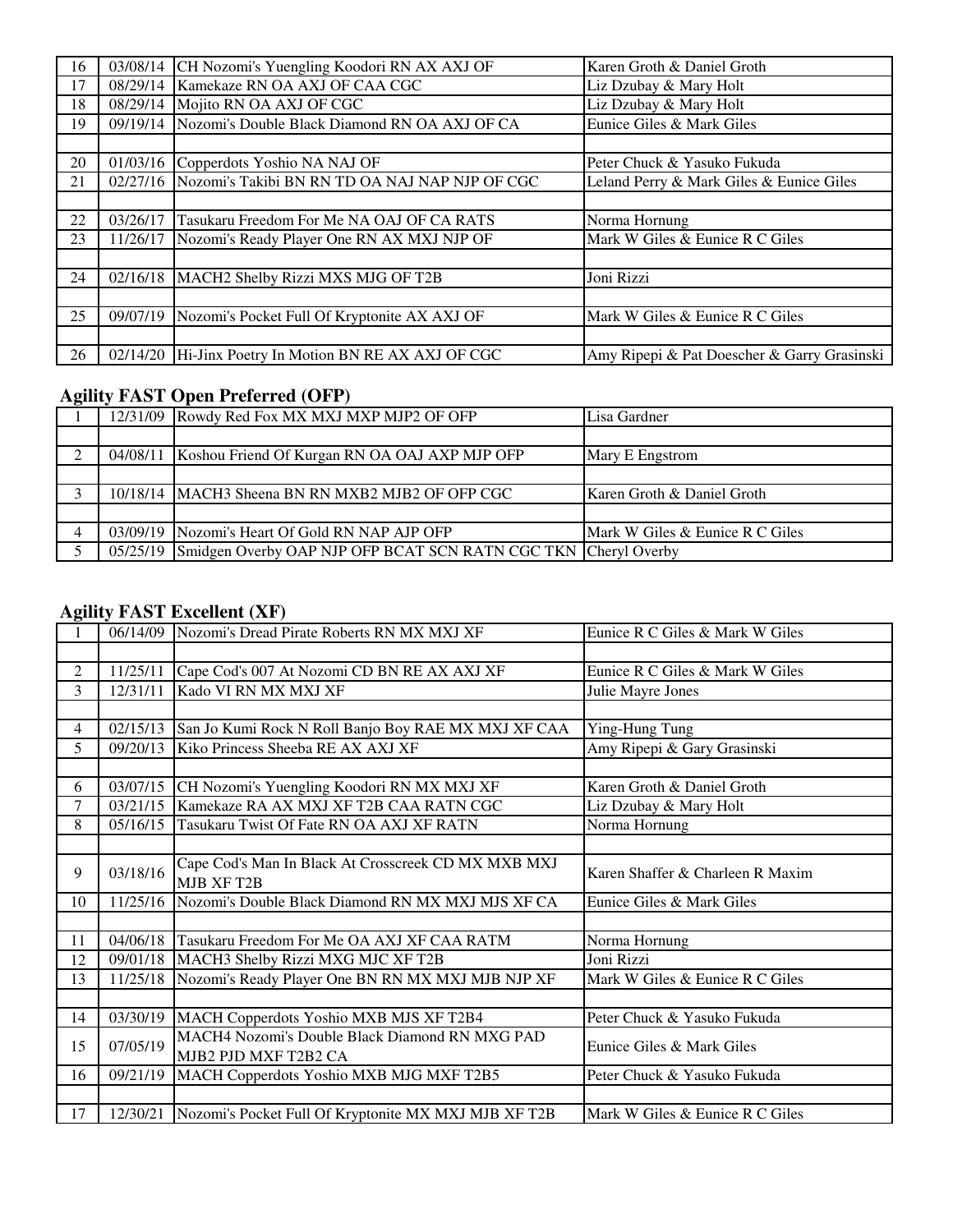### **Agility FAST Excellent Preferred (XFP)**

|  | 01/31/10 Rowdy Red Fox MX MXJ PAX OF XFP                | Lisa Gardner           |
|--|---------------------------------------------------------|------------------------|
|  |                                                         |                        |
|  | 06/12/11 Koshou Friend Of Kurgan RN OA OAJ MXP MJP2 XFP | Mary E Engstrom        |
|  |                                                         |                        |
|  | 10/23/15 Moito RN MX MXJ OF XFP T2B CA CGC              | Liz Dzubay & Mary Holt |

#### **Agility Master FAST Excellent (MXF)**

|   | 03/16/13 MACH Kado VI CD RN MXS MJS MXF T2B                | Julie Mayre Jones               |
|---|------------------------------------------------------------|---------------------------------|
| ◠ | MACH San Jo Kumi Rock N Roll Banjo Boy RAE MXB MJB         |                                 |
| ∠ | 08/31/13 MXF T2B CAA RATN                                  | Ying-Hung Tung                  |
|   |                                                            |                                 |
|   | 04/11/14 MACH Nozomi's Dread Pirate Roberts RE MXB MJG MXF | Eunice R C Giles & Mark W Giles |
|   |                                                            |                                 |
|   | 12/05/15   Kamekaze RA MX MXJ MJB MXF T2B3 CAA RATN CGC    | Liz Dzubay & Mary Holt          |
|   |                                                            |                                 |
|   |                                                            |                                 |

| 12/29/18 | MACH2 Cape Cod's 007 At Nozomi CD BN RE MXS PAD<br>MJS2 PJD MXF T2B CA  | Eunice R C Giles & Mark W Giles |
|----------|-------------------------------------------------------------------------|---------------------------------|
|          |                                                                         |                                 |
|          | 03/15/19 Tasukaru Freedom For Me AX AXJ MXF CAA DCAT RATM Norma Hornung |                                 |

#### **Agility Master FAST Excellent Preferred (MFP)**

| 02/10/12 | PACH Rowdy Red Fox RE MX MXJ MXP7 MJP7 PAX2 OF<br><b>MFF</b>                                              | Lisa Gardner           |
|----------|-----------------------------------------------------------------------------------------------------------|------------------------|
|          |                                                                                                           |                        |
| 05/06/16 | Mojito RN MX MXJ MXP3 MXPB MJP3 MJPB PAX OF MFP<br>T <sub>2</sub> B T <sub>2</sub> BP <sub>2</sub> CA CGC | Liz Dzubay & Mary Holt |

#### **Master Bronze FAST (MFB)**

| 04/11/14 | MACH San Jo Kumi Rock N Roll Banjo Boy CD BN RAE<br>MXS MJG MXF MFB T2B2 CAA RATM | Ying-Hung Tung    |
|----------|-----------------------------------------------------------------------------------|-------------------|
|          |                                                                                   |                   |
|          | 08/26/16   MACH Kamekaze RA MXB MJG MFB T2B6 CAA RATN CGQLiz Dzubay & Mary Holt   |                   |
|          |                                                                                   |                   |
|          | 08/25/18   MACH17 Kado VI CD RN MXB5 MJB5 MFB TQX T2B2                            | Julie Mayre Jones |
|          |                                                                                   |                   |
| 11/22/19 | Tasukaru Freedom For Me RN FDC MX MXJ MFB CAX                                     |                   |
|          | <b>FCAT2 RATM</b>                                                                 | Norma Hornung     |

#### **Master Bronze FAST Preferred (MFPB)**

| 12/29/14 | PACH2 Rowdy Red Fox RE MX MXB MXJ MXP15 MXPS2<br>MJP14 MJPB2 PAX5 OF MFP MFPB TQXP T2BP2 | Lisa Gardner           |
|----------|------------------------------------------------------------------------------------------|------------------------|
|          |                                                                                          |                        |
| 10/01/16 | PACH Mojito RN MX MXJ MXP5 MXPS MJP7 MJPS PAX                                            |                        |
|          | OF MFPB T2B T2BP4 CA CGC                                                                 | Liz Dzubay & Mary Holt |

## **Master Silver FAST (MFS)**

| 06/24/17 | MACH2 Kamekaze RA MXG MJC MFS T2B8 CAA RATN            | Liz Dzubay & Mary Holt   |
|----------|--------------------------------------------------------|--------------------------|
|          |                                                        |                          |
|          | 02/09/19   MACH18 Kado VI CD RN MXS5 MJG5 MFS TQX T2B3 | <b>Julie Mayre Jones</b> |